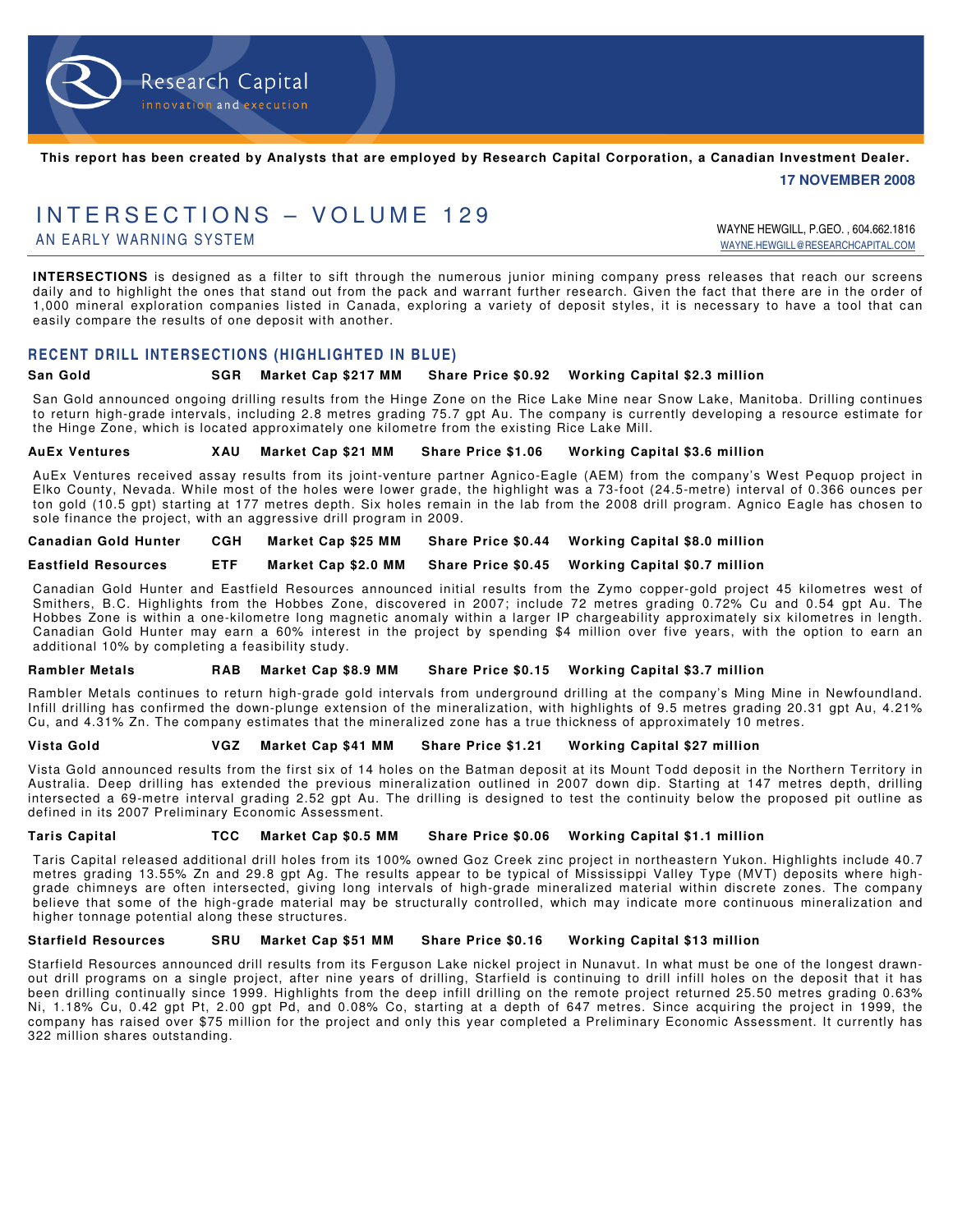

#### **RECENT DRILL INTERSECTIONS**



## • All Data • Previous Highs A This Weeks highs

| Project       | Company                    | Symbol     | Region       | Comments                                                         |  |
|---------------|----------------------------|------------|--------------|------------------------------------------------------------------|--|
| Ferguson Lake | <b>Starfield Resources</b> | SRU        | Nunavut      | 25.45 metres @ 1.18% Cu0.63% Ni, 0.08% Co, 0.42 g/t Pt, 2 g/t Pd |  |
|               |                            |            |              |                                                                  |  |
| Goz Creek     | Taris                      | TCC        | Yukon        | 40.68 metres @ 39.67 g/t Ag, 17.19% Zn                           |  |
| Ming          | Rambler                    | RAB        | Newfoundland | 9.5 metres @ 20.31 g/t Au                                        |  |
| Hinge         | San Gold                   | <b>SGR</b> | Manitoba     | 2.8 metres @ 75.7 g/t Au                                         |  |
| West Pequop   | <b>AuEx Ventures</b>       | XAU        | Nevada       | 24.5 metres @ 10.5 g/t Au                                        |  |
| Zymo          | Eastfeild                  | <b>ETF</b> | B.C.         | 72 metres @ 0.54 g/t Au, 0.72% Cu                                |  |
| Mt Todd       | Vista Gold                 | VGZ        | Australia    | 127 metres @ 1.84 g/t Au                                         |  |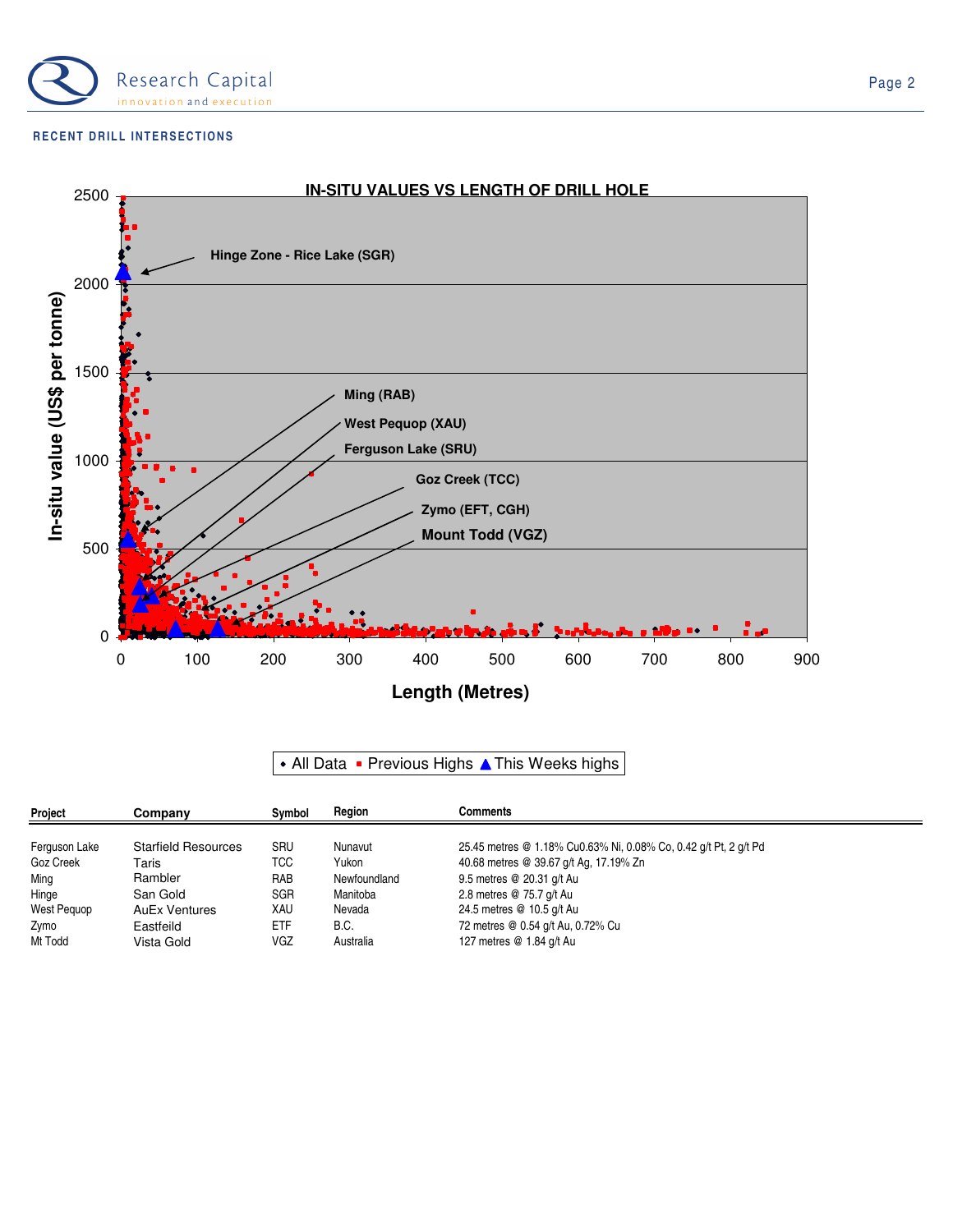

## **RECENT TRENCH RESULTS**



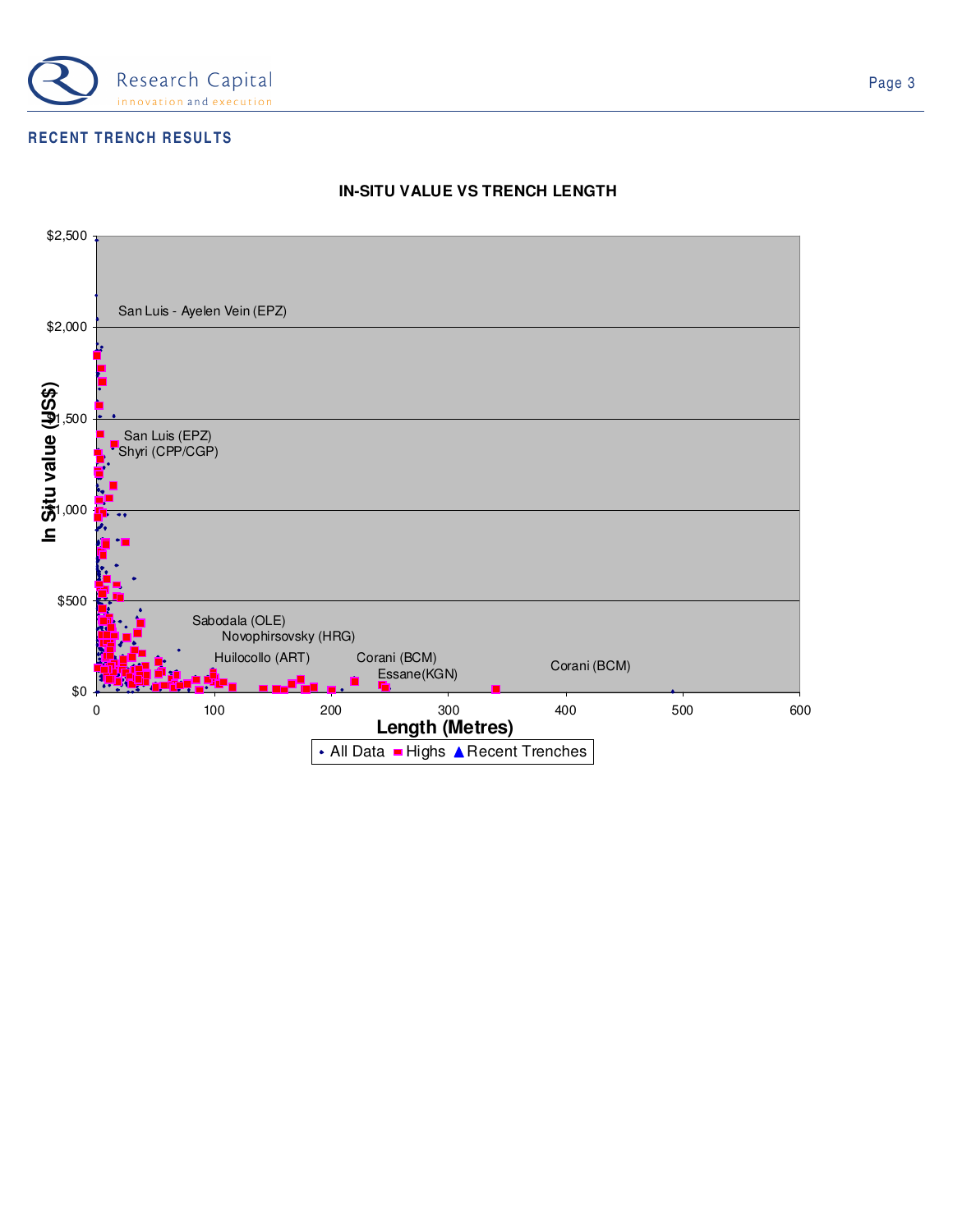

## **SHARE CHARTS FRIDAY, NOVEMBER 14, 2008 – BIG CHARTS**





## **EASTFIELD RESOURCES(ETF) M CAP \$2.0 MM TARIS CAPITAL (TCC) M CAP \$0.5 MM**







SAN GOLD (SRG) M CAP \$217 MM **AUEX VENTURES (XAU) M CAP \$21 MILLION** 



**CANADIAN GOLD HUNTER (CGH) M CAP \$25 MM STARFIELD RESOURCES (SRU) M CAP \$51 MM** 







CA:XAU Daily

**Daty** 

Volume -

Page 4

 $11/14/08$ <br>3.25  $3,00$ 

 $2.75$ 

 $2,50$  $2, 25$ 

 $2.00$ 

 $1.75$ 

 $1.50$  $1,25$ 

 $1,00$ 

 $0.75$ 

800 600

400

200

 $\alpha$ 

OBigCharts.

Aug